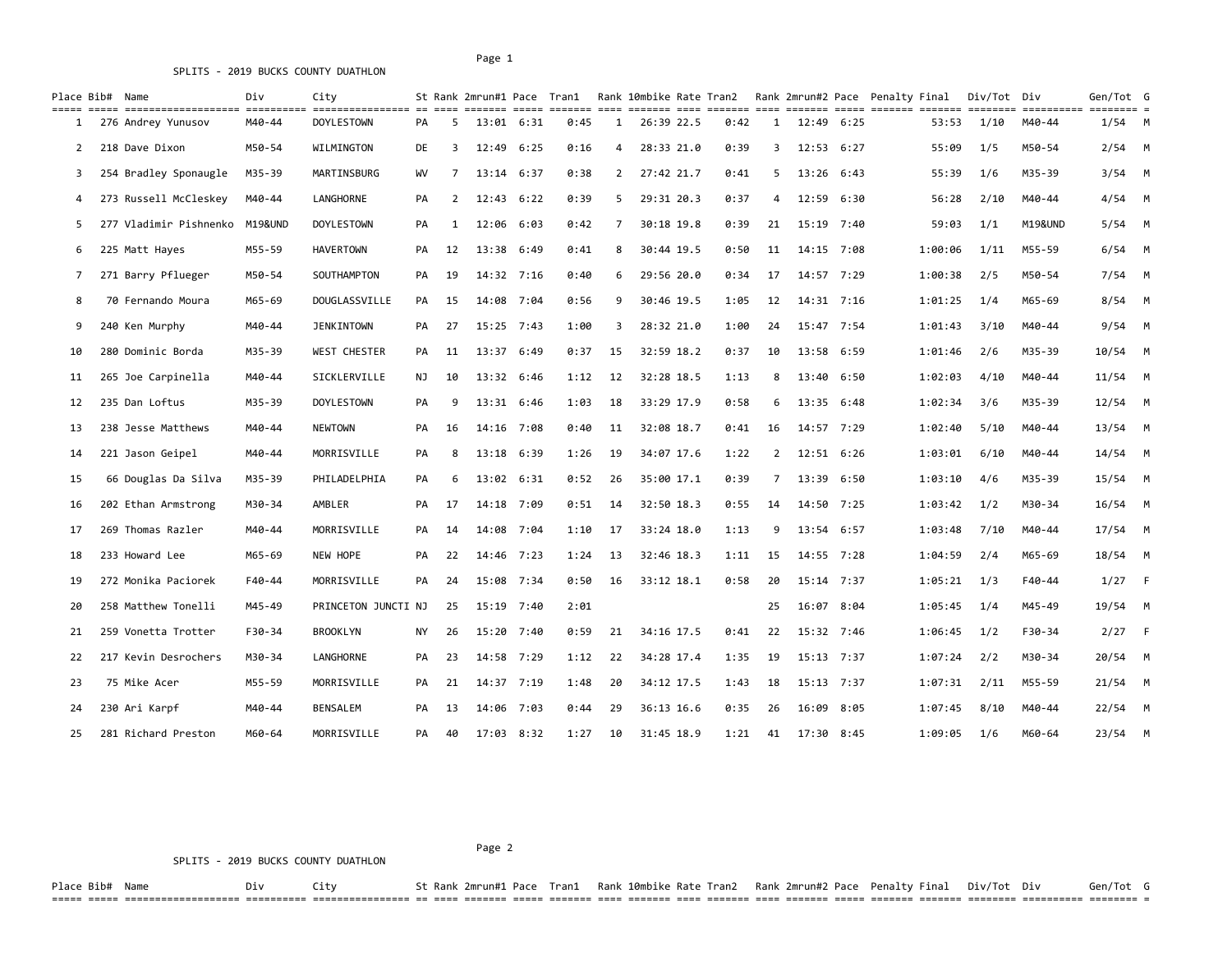| 26 | 250 Justin Sinisi              | M25-29     | PHILADELPHIA        | PA | 30 | 15:56 7:58  |      | 1:01 | 24 | 34:48 17.2 | 1:02 | 34 | 16:50 8:25  | 1:09:36 | 1/1  | M25-29     | $24/54$ M |  |
|----|--------------------------------|------------|---------------------|----|----|-------------|------|------|----|------------|------|----|-------------|---------|------|------------|-----------|--|
| 27 | 279 Harald Snik                | M55-59     | <b>MAPLEWOOD</b>    | NJ | 29 | 15:51 7:56  |      | 1:17 | 25 | 34:50 17.2 | 0:59 | 33 | 16:46 8:23  | 1:09:42 | 3/11 | M55-59     | 25/54 M   |  |
| 28 | 209 Daniel Burke               | M55-59     | LEVITTOWN           | PA | 20 | 14:33 7:17  |      | 0:53 | 41 | 38:07 15.7 | 0:51 | 27 | 16:10 8:05  | 1:10:32 | 4/11 | M55-59     | $26/54$ M |  |
| 29 | 282 Bradley Willock            | M40-44     | FAIRFIELD           | PA | 33 | 16:18 8:09  |      | 1:12 | 23 | 34:42 17.3 | 1:27 | 38 | 17:04 8:32  | 1:10:41 | 9/10 | M40-44     | 27/54 M   |  |
| 30 | 231 James Larson               | M55-59     | LANGHORNE           | PA | 18 | 14:28 7:14  |      | 1:08 | 47 | 39:51 15.1 | 0:47 | 13 | 14:37 7:19  | 1:10:49 | 5/11 | M55-59     | 28/54 M   |  |
| 31 | 255 James Stein                | M60-64     | MORRISVILLE         | PA | 44 | 17:48 8:54  |      | 0:24 | 28 | 36:09 16.6 | 0:53 | 30 | 16:14 8:07  | 1:11:26 | 2/6  | M60-64     | 29/54 M   |  |
| 32 | 203 Steve Badman               | M55-59     | KINTNERSVILLE       | PA | 32 | 16:09       | 8:05 | 2:02 | 27 | 35:17 17.0 | 2:16 | 31 | 16:33 8:17  | 1:12:15 | 6/11 | M55-59     | 30/54 M   |  |
| 33 | 257 Bryan Thomas               | M35-39     | <b>DOYLESTOWN</b>   | PA | 28 | 15:45 7:53  |      | 1:05 | 34 | 37:23 16.0 | 0:59 | 43 | 17:40 8:50  | 1:12:50 | 5/6  | M35-39     | $31/54$ M |  |
| 34 | 229 Tracy Jenkins              | $F45 - 49$ | <b>DOYLESTOWN</b>   | PA | 39 | 16:57 8:29  |      | 1:15 | 31 | 36:24 16.5 | 0:52 | 42 | 17:38 8:49  | 1:13:05 | 1/6  | $F45 - 49$ | $3/27$ F  |  |
| 35 | 251 Natacha Smith              | F45-49     | RINGOES             | NJ | 31 | 16:07       | 8:04 | 1:01 | 44 | 39:00 15.4 | 0:53 | 28 | 16:10 8:05  | 1:13:09 | 2/6  | $F45-49$   | $4/27$ F  |  |
| 36 | 201 Nick Accardo               | $M20 - 24$ | WASHINGTON CROSS PA |    | 4  | 12:59 6:30  |      | 1:00 | 54 | 41:35 14.4 | 1:09 | 40 | 17:22 8:41  | 1:14:02 | 1/1  | M20-24     | $32/54$ M |  |
| 37 | 228 Joseph James               | M45-49     | LEVITTOWN           | PA | 37 | 16:43 8:22  |      | 1:14 | 30 | 36:24 16.5 | 1:44 | 47 | 18:26 9:13  | 1:14:29 | 2/4  | M45-49     | 33/54 M   |  |
| 38 | 219 Ron Ehrmann                | M60-64     | WARRINGTON          | PA | 45 | 17:48 8:54  |      | 0:47 | 43 | 38:35 15.6 | 0:47 | 35 | 16:56 8:28  | 1:14:53 | 3/6  | M60-64     | $34/54$ M |  |
| 39 | 216 Kyle Derr                  | M45-49     | HUNTINGDON VALLE PA |    | 38 | 16:53 8:27  |      | 1:40 | 40 | 38:04 15.8 | 1:22 | 36 | 16:59 8:30  | 1:14:57 | 3/4  | M45-49     | $35/54$ M |  |
| 40 | 239 Laurie McFetridge          | F45-49     | NEW HOPE            | PA | 35 | 16:27 8:14  |      | 1:06 | 48 | 40:10 14.9 | 1:08 | 29 | 16:12 8:06  | 1:15:01 | 3/6  | F45-49     | $5/27$ F  |  |
| 41 | 211 Lia Chak                   | $F20 - 24$ | WARRINGTON          | PA | 34 | 16:23 8:12  |      | 0:53 | 52 | 41:23 14.5 | 0:44 | 23 | 15:45 7:53  | 1:15:07 | 1/1  | $F20-24$   | $6/27$ F  |  |
| 42 | 212 Maryann Connor             | F55-59     | NEW HOPE            | PA | 47 | 18:02 9:01  |      | 1:18 | 35 | 37:37 16.0 | 1:30 | 57 | 19:29 9:45  | 1:17:54 | 1/6  | F55-59     | $7/27$ F  |  |
| 43 | 81 Bob Havard                  | M60-64     | AMBLER              | PA | 36 | 16:32 8:16  |      | 1:09 | 60 | 42:36 14.1 | 1:11 | 32 | 16:40 8:20  | 1:18:06 | 4/6  | M60-64     | 36/54 M   |  |
| 44 | 60 Howard Cohen                | M60-64     | AMBLER              | PA | 55 | 19:23 9:42  |      | 1:34 | 39 | 38:01 15.8 | 1:45 | 46 | 17:56 8:58  | 1:18:37 | 5/6  | M60-64     | 37/54 M   |  |
| 45 | 241 Karen Robinson-Cloe F55-59 |            | HOLICONG            | PA | 42 | 17:30       | 8:45 | 0:49 | 58 | 42:28 14.1 | 0:49 | 39 | 17:12 8:36  | 1:18:46 | 2/6  | F55-59     | $8/27$ F  |  |
| 46 | 204 Lorianne Bartlett          | F55-59     | SPARKS GLENCOE      | MD | 50 | 18:48 9:24  |      | 1:46 | 33 | 37:01 16.2 | 1:34 | 62 | 20:16 10:08 | 1:19:24 | 3/6  | F55-59     | $9/27$ F  |  |
| 47 | 256 Gina Szathmary             | F50-54     | <b>HAVERTOWN</b>    | PA | 41 | 17:20 8:40  |      | 0:55 | 64 | 43:24 13.8 | 0:48 | 37 | 17:02 8:31  | 1:19:27 | 1/2  | F50-54     | $10/27$ F |  |
| 48 | 119 Eric Mann                  | M55-59     | <b>DOWNINGTOWN</b>  | PA | 52 | 19:04 9:32  |      | 0:45 | 45 | 39:25 15.2 | 0:54 | 55 | 19:22 9:41  | 1:19:29 | 7/11 | M55-59     | 38/54 M   |  |
| 49 | 249 Henry Schanbacker          | M70+       | <b>DOYLESTOWN</b>   | PA | 68 | 20:52 10:26 |      | 1:22 | 32 | 36:40 16.4 | 1:29 | 60 | 20:10 10:05 | 1:20:31 | 1/3  | M70+       | 39/54 M   |  |
| 50 | 274 Linda Jencson              | $F50 - 54$ | <b>TELFORD</b>      | PA | 51 | 18:54 9:27  |      | 2:01 | 51 | 41:07 14.6 | 1:35 | 50 | 18:46 9:23  | 1:22:21 | 2/2  | F50-54     | $11/27$ F |  |

Page 3 and 2012 and 2012 and 2012 and 2012 and 2012 and 2012 and 2012 and 2012 and 2012 and 2012 and 2012 and 2012 and 2012 and 2012 and 2012 and 2012 and 2012 and 2012 and 2012 and 2012 and 2012 and 2012 and 2012 and 2012 SPLITS - 2019 BUCKS COUNTY DUATHLON

| Place Bib# Name |                       | Div    | City      |  |  |                                                         |  |  |  |  |             | St Rank 2mrun#1 Pace Tran1 Rank 10mbike Rate Tran2 Rank 2mrun#2 Pace Penalty Final Div/Tot Div |                                                                                                               | Gen/Tot G |  |
|-----------------|-----------------------|--------|-----------|--|--|---------------------------------------------------------|--|--|--|--|-------------|------------------------------------------------------------------------------------------------|---------------------------------------------------------------------------------------------------------------|-----------|--|
|                 |                       |        |           |  |  |                                                         |  |  |  |  |             |                                                                                                | it it die bieden dien beging die beging die beging die beging dien diene beging beging beging begingen beging |           |  |
|                 | 51 242 John Rosania   | M70+   | LANGHORNE |  |  | PA 46 17:50 8:55 1:34 57 42:16 14.2 1:59 51 18:53 9:27  |  |  |  |  | 1:22:29 2/3 |                                                                                                | M70+                                                                                                          | 40/54 M   |  |
|                 | 52 267 Diane Hayes    | F55-59 | HAVERTOWN |  |  | PA 58 19:41 9:51 0:55 50 40:58 14.6 0:58 61 20:14 10:07 |  |  |  |  |             | 1:22:44 4/6 F55-59                                                                             |                                                                                                               | $12/27$ F |  |
|                 | 53 268 Larry Mantuano | M65-69 | TRENTON   |  |  | NJ 65 20:36 10:18 1:05 49 40:49 14.7 1:24 52 18:58 9:29 |  |  |  |  | 1:22:50 3/4 |                                                                                                | M65-69                                                                                                        | 41/54 M   |  |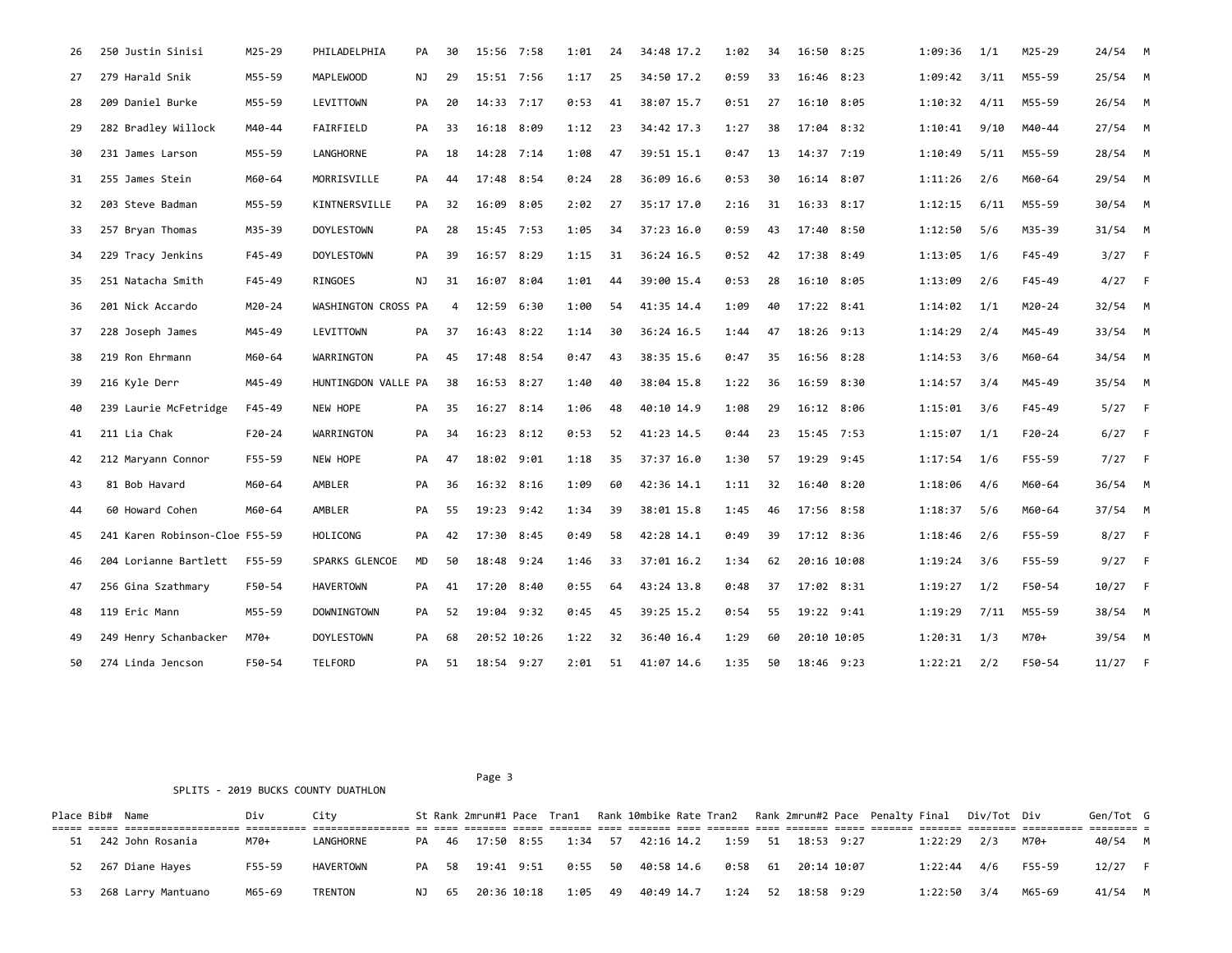| 227 Eric Hoerner<br>M60-64<br>LITITZ<br>67<br>20:44 10:22<br>1:25<br>38<br>37:57 15.8<br>71<br>22:00 11:00<br>1:23:35<br>6/6<br>55<br>PA<br>1:31<br>M60-64<br>F30-34<br>NORTH WALES<br>17:31 8:46<br>0:56<br>45:20 13.2<br>0:58<br>18:58 9:29<br>56<br>260 Erica Wenitsky<br>43<br>69<br>53<br>1:23:43<br>2/2<br>F30-34<br>PA<br>245 Karl Safran<br>M35-39<br>WILLOW GROVE<br>59<br>19:43 9:52<br>1:19<br>59<br>42:31 14.1<br>0:56<br>59<br>20:08 10:04<br>1:24:36<br>6/6<br>57<br>PA<br>M35-39<br>214 Doreen Crowle<br>F55-59<br>NORRISTOWN<br>21:38 10:49<br>1:16<br>38:22 15.6<br>22:27 11:14<br>1:24:55<br>F55-59<br>58<br>73<br>42<br>1:13<br>72<br>5/6<br>PA<br>234 Sean Lockhead<br>20:15 10:08<br>37:57 15.8<br>23:22 11:41<br>59<br>M50-54<br>RICHBORO<br>61<br>1:44<br>37<br>1:44<br>74<br>1:25:01<br>3/5<br>M50-54<br>PA<br>275 Todd Reimert<br>19:24 9:42<br>41:29 14.5<br>M55-59<br>CHALFONT<br>56<br>1:48<br>53<br>1:33<br>69<br>21:38 10:49<br>1:25:51<br>8/11<br>60<br>PA<br>M55-59<br>21:23 10:42<br>1:39<br>37:43 15.9<br>1:26:23<br>4/5<br>206 Paul Borgeson<br>M50-54<br>CHALFONT<br>72<br>36<br>1:34<br>75<br>24:05 12:03<br>M50-54<br>61<br>PA<br>19:20 9:40<br>45:13 13.3<br>208 Donna Brzezicki<br>F60-64<br>SELLERSVILLE<br>54<br>1:19<br>68<br>1:19<br>54<br>19:22 9:41<br>1:26:31<br>1/3<br>62<br>PA<br>F60-64<br>261 Stephen White<br><b>DOYLESTOWN</b><br>20:38 10:19<br>1:12<br>41:52 14.3<br>1:38<br>67<br>21:29 10:45<br>4/4<br>63<br>M65-69<br>66<br>56<br>1:26:47<br>M65-69<br>PA<br>18:35 9:17<br>18:39 9:20<br>226 Mark Hockenjos<br>M55-59<br>WASHINGTON CROSS PA<br>49<br>1:41<br>70<br>46:42 12.8<br>1:17<br>49<br>1:26:51<br>9/11<br>M55-59<br>64<br>PHILADELPHIA<br>19:08 9:34<br>2:28<br>41:51 14.3<br>21:29 10:45<br>1:27:18<br>65<br>207 Diana Breen<br>$F45 - 49$<br>PA<br>53<br>55<br>2:24<br>68<br>4/6<br>F45-49<br>20:20 10:10<br>43:31 13.8<br>20:25 10:13<br>246 Pedro Santos<br>M40-44<br>COLLINGSWOOD<br>62<br>1:29<br>65<br>2:02<br>63<br>1:27:46<br>10/10<br>66<br>NJ<br>M40-44<br>213 Colleen Costello<br>LANGHORNE<br>57<br>19:37 9:49<br>1:08<br>47:03 12.8<br>0:57<br>56<br>19:24 9:42<br>1:28:05<br>67<br>F35-39<br>PA<br>71<br>1/1<br>F35-39<br>224 Eyvette Hanna<br>F40-44<br>OLD BRIDGE<br>69<br>20:55 10:28<br>4:00<br>43:08 13.9<br>2:25<br>17:43 8:52<br>1:28:11<br>2/3<br>F40-44<br>68<br>NJ<br>62<br>44<br>20:55 10:28<br>43:08 13.9<br>69<br>252 Cameron Smith<br>M55-59<br>LAFAYETTE HILL<br>PA<br>70<br>4:00<br>63<br>2:25<br>45<br>17:43 8:52<br>$1:28:11$ $10/11$<br>M55-59<br>248 Sharon Schanbacker<br><b>DOYLESTOWN</b><br>75<br>22:36 11:18<br>43:01 13.9<br>70<br>21:49 10:55<br>1:30:03<br>70<br>F65-69<br>PA<br>1:15<br>61<br>1:24<br>2/2<br>F65-69<br>232 Susan Larson<br>F55-59<br>LANGHORNE<br>60<br>19:51 9:56<br>2:09<br>72<br>47:08 12.7<br>1:28<br>20:32 10:16<br>1:31:06<br>71<br>65<br>6/6<br>F55-59<br>PA<br>M45-49<br>MORRISVILLE<br>71<br>20:55 10:28<br>2:04<br>44:11 13.6<br>1:28<br>73<br>22:49 11:25<br>1:31:26<br>72<br>266 Stephen Mondeaux<br>PA<br>66<br>4/4<br>M45-49<br>243 Natalie Rudik<br><b>DOYLESTOWN</b><br>18:22 9:11<br>78<br>54:43 11.0<br>0:54<br>18:27 9:14<br>73<br>F40-44<br>48<br>1:17<br>48<br>1:33:42<br>3/3<br>F40-44<br>PA<br>24:15 12:08<br>253 Jack Sparling<br>M50-54<br>MORRISVILLE<br>80<br>26:39 13:20<br>1:33:54<br>5/5<br>M50-54<br>74<br>PA<br>79<br>WARMINSTER<br>48:22 12.4<br>75<br>210 Amy Campbell<br>F60-64<br>76<br>22:38 11:19<br>0:59<br>73<br>0:54<br>66<br>21:26 10:43<br>1:34:16<br>2/3<br>F60-64<br>PA | 54 | 264 Wendy Miller | $F65 - 69$ | CHALFONT | PA | 63 | 20:21 10:11 | 1:23 | 46 | 39:44 15.1 | 1:04 | 64 | 20:28 10:14 | 1:22:58 | 1/2 | $F65 - 69$ | 13/27     | $-F$ |
|-----------------------------------------------------------------------------------------------------------------------------------------------------------------------------------------------------------------------------------------------------------------------------------------------------------------------------------------------------------------------------------------------------------------------------------------------------------------------------------------------------------------------------------------------------------------------------------------------------------------------------------------------------------------------------------------------------------------------------------------------------------------------------------------------------------------------------------------------------------------------------------------------------------------------------------------------------------------------------------------------------------------------------------------------------------------------------------------------------------------------------------------------------------------------------------------------------------------------------------------------------------------------------------------------------------------------------------------------------------------------------------------------------------------------------------------------------------------------------------------------------------------------------------------------------------------------------------------------------------------------------------------------------------------------------------------------------------------------------------------------------------------------------------------------------------------------------------------------------------------------------------------------------------------------------------------------------------------------------------------------------------------------------------------------------------------------------------------------------------------------------------------------------------------------------------------------------------------------------------------------------------------------------------------------------------------------------------------------------------------------------------------------------------------------------------------------------------------------------------------------------------------------------------------------------------------------------------------------------------------------------------------------------------------------------------------------------------------------------------------------------------------------------------------------------------------------------------------------------------------------------------------------------------------------------------------------------------------------------------------------------------------------------------------------------------------------------------------------------------------------------------------------------------------------------------------------------------------------------------------------------------------------------------------------------------------------------------------------------------------------------------------------------------------------------------------------------------------------------------------------------------------------------------------------------|----|------------------|------------|----------|----|----|-------------|------|----|------------|------|----|-------------|---------|-----|------------|-----------|------|
|                                                                                                                                                                                                                                                                                                                                                                                                                                                                                                                                                                                                                                                                                                                                                                                                                                                                                                                                                                                                                                                                                                                                                                                                                                                                                                                                                                                                                                                                                                                                                                                                                                                                                                                                                                                                                                                                                                                                                                                                                                                                                                                                                                                                                                                                                                                                                                                                                                                                                                                                                                                                                                                                                                                                                                                                                                                                                                                                                                                                                                                                                                                                                                                                                                                                                                                                                                                                                                                                                                                                                     |    |                  |            |          |    |    |             |      |    |            |      |    |             |         |     |            | $42/54$ M |      |
|                                                                                                                                                                                                                                                                                                                                                                                                                                                                                                                                                                                                                                                                                                                                                                                                                                                                                                                                                                                                                                                                                                                                                                                                                                                                                                                                                                                                                                                                                                                                                                                                                                                                                                                                                                                                                                                                                                                                                                                                                                                                                                                                                                                                                                                                                                                                                                                                                                                                                                                                                                                                                                                                                                                                                                                                                                                                                                                                                                                                                                                                                                                                                                                                                                                                                                                                                                                                                                                                                                                                                     |    |                  |            |          |    |    |             |      |    |            |      |    |             |         |     |            | $14/27$ F |      |
|                                                                                                                                                                                                                                                                                                                                                                                                                                                                                                                                                                                                                                                                                                                                                                                                                                                                                                                                                                                                                                                                                                                                                                                                                                                                                                                                                                                                                                                                                                                                                                                                                                                                                                                                                                                                                                                                                                                                                                                                                                                                                                                                                                                                                                                                                                                                                                                                                                                                                                                                                                                                                                                                                                                                                                                                                                                                                                                                                                                                                                                                                                                                                                                                                                                                                                                                                                                                                                                                                                                                                     |    |                  |            |          |    |    |             |      |    |            |      |    |             |         |     |            | 43/54 M   |      |
|                                                                                                                                                                                                                                                                                                                                                                                                                                                                                                                                                                                                                                                                                                                                                                                                                                                                                                                                                                                                                                                                                                                                                                                                                                                                                                                                                                                                                                                                                                                                                                                                                                                                                                                                                                                                                                                                                                                                                                                                                                                                                                                                                                                                                                                                                                                                                                                                                                                                                                                                                                                                                                                                                                                                                                                                                                                                                                                                                                                                                                                                                                                                                                                                                                                                                                                                                                                                                                                                                                                                                     |    |                  |            |          |    |    |             |      |    |            |      |    |             |         |     |            | $15/27$ F |      |
|                                                                                                                                                                                                                                                                                                                                                                                                                                                                                                                                                                                                                                                                                                                                                                                                                                                                                                                                                                                                                                                                                                                                                                                                                                                                                                                                                                                                                                                                                                                                                                                                                                                                                                                                                                                                                                                                                                                                                                                                                                                                                                                                                                                                                                                                                                                                                                                                                                                                                                                                                                                                                                                                                                                                                                                                                                                                                                                                                                                                                                                                                                                                                                                                                                                                                                                                                                                                                                                                                                                                                     |    |                  |            |          |    |    |             |      |    |            |      |    |             |         |     |            | 44/54 M   |      |
|                                                                                                                                                                                                                                                                                                                                                                                                                                                                                                                                                                                                                                                                                                                                                                                                                                                                                                                                                                                                                                                                                                                                                                                                                                                                                                                                                                                                                                                                                                                                                                                                                                                                                                                                                                                                                                                                                                                                                                                                                                                                                                                                                                                                                                                                                                                                                                                                                                                                                                                                                                                                                                                                                                                                                                                                                                                                                                                                                                                                                                                                                                                                                                                                                                                                                                                                                                                                                                                                                                                                                     |    |                  |            |          |    |    |             |      |    |            |      |    |             |         |     |            | 45/54 M   |      |
|                                                                                                                                                                                                                                                                                                                                                                                                                                                                                                                                                                                                                                                                                                                                                                                                                                                                                                                                                                                                                                                                                                                                                                                                                                                                                                                                                                                                                                                                                                                                                                                                                                                                                                                                                                                                                                                                                                                                                                                                                                                                                                                                                                                                                                                                                                                                                                                                                                                                                                                                                                                                                                                                                                                                                                                                                                                                                                                                                                                                                                                                                                                                                                                                                                                                                                                                                                                                                                                                                                                                                     |    |                  |            |          |    |    |             |      |    |            |      |    |             |         |     |            | 46/54 M   |      |
|                                                                                                                                                                                                                                                                                                                                                                                                                                                                                                                                                                                                                                                                                                                                                                                                                                                                                                                                                                                                                                                                                                                                                                                                                                                                                                                                                                                                                                                                                                                                                                                                                                                                                                                                                                                                                                                                                                                                                                                                                                                                                                                                                                                                                                                                                                                                                                                                                                                                                                                                                                                                                                                                                                                                                                                                                                                                                                                                                                                                                                                                                                                                                                                                                                                                                                                                                                                                                                                                                                                                                     |    |                  |            |          |    |    |             |      |    |            |      |    |             |         |     |            | $16/27$ F |      |
|                                                                                                                                                                                                                                                                                                                                                                                                                                                                                                                                                                                                                                                                                                                                                                                                                                                                                                                                                                                                                                                                                                                                                                                                                                                                                                                                                                                                                                                                                                                                                                                                                                                                                                                                                                                                                                                                                                                                                                                                                                                                                                                                                                                                                                                                                                                                                                                                                                                                                                                                                                                                                                                                                                                                                                                                                                                                                                                                                                                                                                                                                                                                                                                                                                                                                                                                                                                                                                                                                                                                                     |    |                  |            |          |    |    |             |      |    |            |      |    |             |         |     |            | 47/54 M   |      |
|                                                                                                                                                                                                                                                                                                                                                                                                                                                                                                                                                                                                                                                                                                                                                                                                                                                                                                                                                                                                                                                                                                                                                                                                                                                                                                                                                                                                                                                                                                                                                                                                                                                                                                                                                                                                                                                                                                                                                                                                                                                                                                                                                                                                                                                                                                                                                                                                                                                                                                                                                                                                                                                                                                                                                                                                                                                                                                                                                                                                                                                                                                                                                                                                                                                                                                                                                                                                                                                                                                                                                     |    |                  |            |          |    |    |             |      |    |            |      |    |             |         |     |            | 48/54 M   |      |
|                                                                                                                                                                                                                                                                                                                                                                                                                                                                                                                                                                                                                                                                                                                                                                                                                                                                                                                                                                                                                                                                                                                                                                                                                                                                                                                                                                                                                                                                                                                                                                                                                                                                                                                                                                                                                                                                                                                                                                                                                                                                                                                                                                                                                                                                                                                                                                                                                                                                                                                                                                                                                                                                                                                                                                                                                                                                                                                                                                                                                                                                                                                                                                                                                                                                                                                                                                                                                                                                                                                                                     |    |                  |            |          |    |    |             |      |    |            |      |    |             |         |     |            | $17/27$ F |      |
|                                                                                                                                                                                                                                                                                                                                                                                                                                                                                                                                                                                                                                                                                                                                                                                                                                                                                                                                                                                                                                                                                                                                                                                                                                                                                                                                                                                                                                                                                                                                                                                                                                                                                                                                                                                                                                                                                                                                                                                                                                                                                                                                                                                                                                                                                                                                                                                                                                                                                                                                                                                                                                                                                                                                                                                                                                                                                                                                                                                                                                                                                                                                                                                                                                                                                                                                                                                                                                                                                                                                                     |    |                  |            |          |    |    |             |      |    |            |      |    |             |         |     |            | 49/54 M   |      |
|                                                                                                                                                                                                                                                                                                                                                                                                                                                                                                                                                                                                                                                                                                                                                                                                                                                                                                                                                                                                                                                                                                                                                                                                                                                                                                                                                                                                                                                                                                                                                                                                                                                                                                                                                                                                                                                                                                                                                                                                                                                                                                                                                                                                                                                                                                                                                                                                                                                                                                                                                                                                                                                                                                                                                                                                                                                                                                                                                                                                                                                                                                                                                                                                                                                                                                                                                                                                                                                                                                                                                     |    |                  |            |          |    |    |             |      |    |            |      |    |             |         |     |            | $18/27$ F |      |
|                                                                                                                                                                                                                                                                                                                                                                                                                                                                                                                                                                                                                                                                                                                                                                                                                                                                                                                                                                                                                                                                                                                                                                                                                                                                                                                                                                                                                                                                                                                                                                                                                                                                                                                                                                                                                                                                                                                                                                                                                                                                                                                                                                                                                                                                                                                                                                                                                                                                                                                                                                                                                                                                                                                                                                                                                                                                                                                                                                                                                                                                                                                                                                                                                                                                                                                                                                                                                                                                                                                                                     |    |                  |            |          |    |    |             |      |    |            |      |    |             |         |     |            | $19/27$ F |      |
|                                                                                                                                                                                                                                                                                                                                                                                                                                                                                                                                                                                                                                                                                                                                                                                                                                                                                                                                                                                                                                                                                                                                                                                                                                                                                                                                                                                                                                                                                                                                                                                                                                                                                                                                                                                                                                                                                                                                                                                                                                                                                                                                                                                                                                                                                                                                                                                                                                                                                                                                                                                                                                                                                                                                                                                                                                                                                                                                                                                                                                                                                                                                                                                                                                                                                                                                                                                                                                                                                                                                                     |    |                  |            |          |    |    |             |      |    |            |      |    |             |         |     |            | 50/54 M   |      |
|                                                                                                                                                                                                                                                                                                                                                                                                                                                                                                                                                                                                                                                                                                                                                                                                                                                                                                                                                                                                                                                                                                                                                                                                                                                                                                                                                                                                                                                                                                                                                                                                                                                                                                                                                                                                                                                                                                                                                                                                                                                                                                                                                                                                                                                                                                                                                                                                                                                                                                                                                                                                                                                                                                                                                                                                                                                                                                                                                                                                                                                                                                                                                                                                                                                                                                                                                                                                                                                                                                                                                     |    |                  |            |          |    |    |             |      |    |            |      |    |             |         |     |            | 20/27 F   |      |
|                                                                                                                                                                                                                                                                                                                                                                                                                                                                                                                                                                                                                                                                                                                                                                                                                                                                                                                                                                                                                                                                                                                                                                                                                                                                                                                                                                                                                                                                                                                                                                                                                                                                                                                                                                                                                                                                                                                                                                                                                                                                                                                                                                                                                                                                                                                                                                                                                                                                                                                                                                                                                                                                                                                                                                                                                                                                                                                                                                                                                                                                                                                                                                                                                                                                                                                                                                                                                                                                                                                                                     |    |                  |            |          |    |    |             |      |    |            |      |    |             |         |     |            | $21/27$ F |      |
|                                                                                                                                                                                                                                                                                                                                                                                                                                                                                                                                                                                                                                                                                                                                                                                                                                                                                                                                                                                                                                                                                                                                                                                                                                                                                                                                                                                                                                                                                                                                                                                                                                                                                                                                                                                                                                                                                                                                                                                                                                                                                                                                                                                                                                                                                                                                                                                                                                                                                                                                                                                                                                                                                                                                                                                                                                                                                                                                                                                                                                                                                                                                                                                                                                                                                                                                                                                                                                                                                                                                                     |    |                  |            |          |    |    |             |      |    |            |      |    |             |         |     |            | 51/54 M   |      |
|                                                                                                                                                                                                                                                                                                                                                                                                                                                                                                                                                                                                                                                                                                                                                                                                                                                                                                                                                                                                                                                                                                                                                                                                                                                                                                                                                                                                                                                                                                                                                                                                                                                                                                                                                                                                                                                                                                                                                                                                                                                                                                                                                                                                                                                                                                                                                                                                                                                                                                                                                                                                                                                                                                                                                                                                                                                                                                                                                                                                                                                                                                                                                                                                                                                                                                                                                                                                                                                                                                                                                     |    |                  |            |          |    |    |             |      |    |            |      |    |             |         |     |            | $22/27$ F |      |
|                                                                                                                                                                                                                                                                                                                                                                                                                                                                                                                                                                                                                                                                                                                                                                                                                                                                                                                                                                                                                                                                                                                                                                                                                                                                                                                                                                                                                                                                                                                                                                                                                                                                                                                                                                                                                                                                                                                                                                                                                                                                                                                                                                                                                                                                                                                                                                                                                                                                                                                                                                                                                                                                                                                                                                                                                                                                                                                                                                                                                                                                                                                                                                                                                                                                                                                                                                                                                                                                                                                                                     |    |                  |            |          |    |    |             |      |    |            |      |    |             |         |     |            | 52/54 M   |      |
|                                                                                                                                                                                                                                                                                                                                                                                                                                                                                                                                                                                                                                                                                                                                                                                                                                                                                                                                                                                                                                                                                                                                                                                                                                                                                                                                                                                                                                                                                                                                                                                                                                                                                                                                                                                                                                                                                                                                                                                                                                                                                                                                                                                                                                                                                                                                                                                                                                                                                                                                                                                                                                                                                                                                                                                                                                                                                                                                                                                                                                                                                                                                                                                                                                                                                                                                                                                                                                                                                                                                                     |    |                  |            |          |    |    |             |      |    |            |      |    |             |         |     |            | $23/27$ F |      |

Page 4 SPLITS - 2019 BUCKS COUNTY DUATHLON

|    | Place Bib# Name |                      | Div                | Citv           |       |       |             |           |      |            |         |         | St Rank 2mrun#1 Pace Tran1 Rank 10mbike Rate Tran2 Rank 2mrun#2 Pace Penalty Final |  |         | Div/Tot Div |                    | Gen/Tot G |  |
|----|-----------------|----------------------|--------------------|----------------|-------|-------|-------------|-----------|------|------------|---------|---------|------------------------------------------------------------------------------------|--|---------|-------------|--------------------|-----------|--|
| 76 |                 | 237 Olivetta Martin  | F45-49             | LANGHORNE      | PA 64 |       | 20:26 10:13 | 2:10 75   |      | 51:36 11.6 | 1:07    | 58      | 19:58 9:59                                                                         |  | 1:35:16 | 5/6         | F45-49             | 24/27 F   |  |
| 77 |                 | 223 Edward T. Haines | M70+               | DOYLESTOWN     | PA 79 |       | 22:57 11:29 | 2:38 67   |      | 44:15 13.6 |         |         | 2:29 76 24:09 12:05                                                                |  | 1:36:27 | 3/3         | M70+               | 53/54 M   |  |
| 78 |                 | 100 Veronica Tonelli | <b>F19&amp;UND</b> | <b>NEWTOWN</b> | PA 77 |       | 22:46 11:23 | 0:51 74   |      | 49:02 12.2 | 0:51 80 |         | 27:46 13:53                                                                        |  | 1:41:14 | 1/1         | <b>F19&amp;UND</b> | 25/27 F   |  |
| 79 |                 | 87 Alaina Tonelli    | F45-49             | <b>NEWTOWN</b> |       | PA 78 | 22:49 11:25 | $1:14$ 77 |      | 53:01 11.3 |         | 1:08 77 | 24:56 12:28                                                                        |  | 1:43:06 | 6/6         | F45-49             | 26/27 F   |  |
| 80 |                 | 125 Debra Natoli     | F60-64             | RED BANK       | NJ    | 74    | 21:58 10:59 | 1:50      | - 79 | 54:45 11.0 | 1:30    | - 78    | 25:30 12:45                                                                        |  | 1:45:32 | 3/3         | F60-64             | $27/27$ F |  |